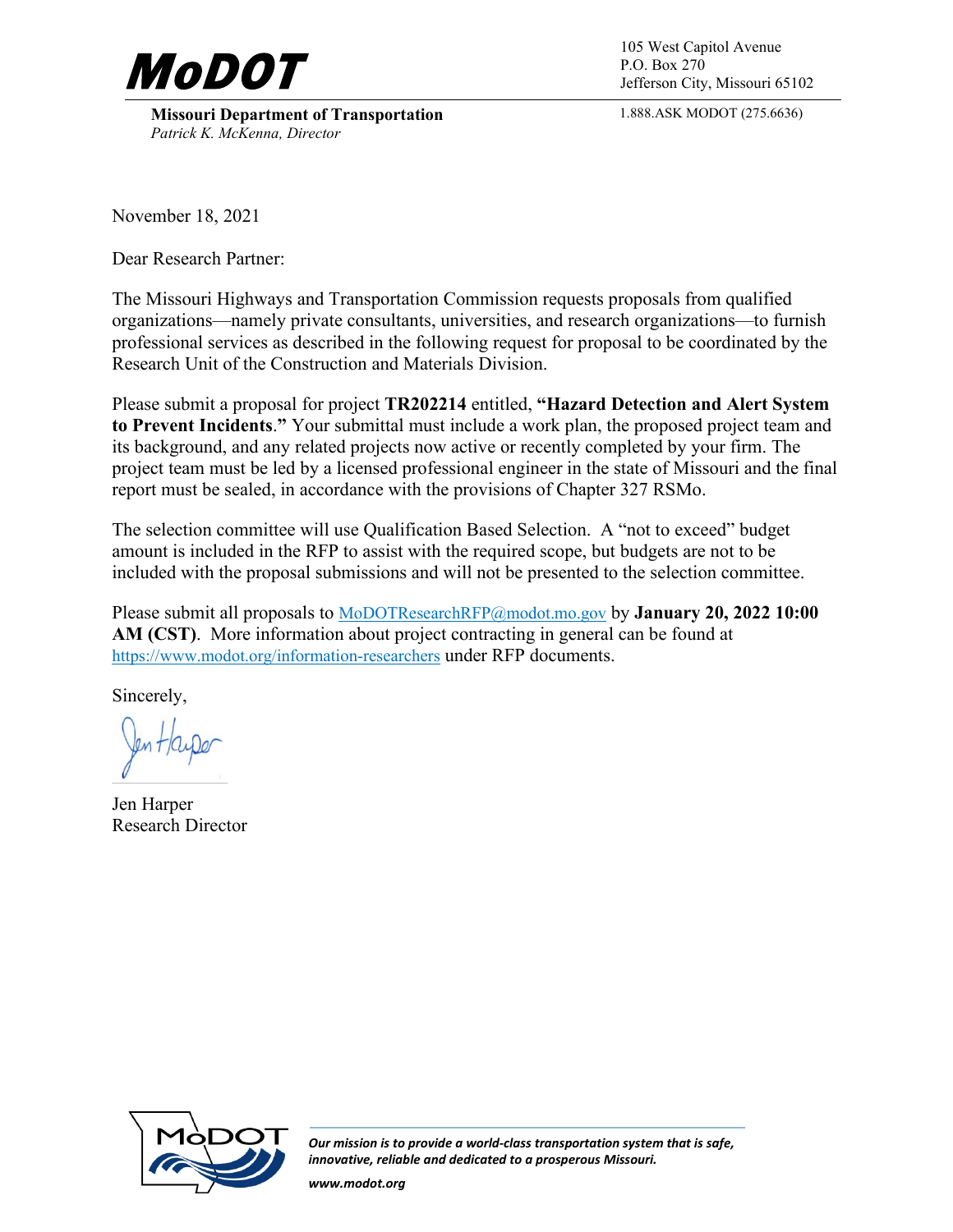# **Background**

Backing accidents can happen for a variety of reasons. Drivers may not be able to see a worker in their blind spot or a worker may not hear backup alarms because of other worksite noises or because the alarms are not functioning. Drivers may assume that the area is clear and not look in the direction of travel. A combination of factors can also lead to back-over incidents. Sometimes, it is unclear why a worker was in the path of a backing vehicle. Some industry statistics suggest that backing incidents account for up to half of all on-the-job accidents along with motor vehicle accidents being the number one cause of workplace fatalities. Backing incidents continue to be a major problem in the construction and maintenance industries.

Many solutions exist to prevent back-over incidents. Drivers can use a spotter, backup camera with in-vehicle video displays, proximity detection devices, etc. The Missouri Department of Transportation (MoDOT) is committed to decreasing or eliminating backing incidents within the department. The department is looking for new innovative solutions or any existing solutions to aid in preventing backing incidents.

This project will focus on providing MoDOT with a reliable system that detects the proximity of backing heavy fleet vehicles or equipment in construction sites to workers or other objects. The system will be capable of alerting workers in close proximity to the backing vehicle along with the vehicles operator.

## **Objectives**

The objective of this project is to provide MoDOT with a reliable hazard detection and alert system to "connect" heavy fleet vehicles to the workers outside the vehicle. There shall be a wearable proximity sensor, so workers receive an alert when the vehicle is backing up to help prevent backing incidents. The system shall be able to detect the proximity of workers or other objects behind a backing vehicle and instantly alert the driver of the vehicle along with alerting workers in close proximity.

After performing a literature search along with a search of existing commercial alert systems, the researchers shall deliver a presentation to MoDOT on the findings of the research. The team will give recommendations from the results of the investigations along with pricing and availability of any commercial hazard detection and alert systems.

After the presentation and recommendations from the research team, MoDOT will decide whether to pursue a commercial alert system or proceed to *task 4 Contractor Develops a Hazard Detection and Alert System.*

After developing a work plan, scope, schedule and facilitating a kick-off meeting the contractor will:

• Perform a literature search for any research performed on hazard detection and alert systems used to prevent backing incidents.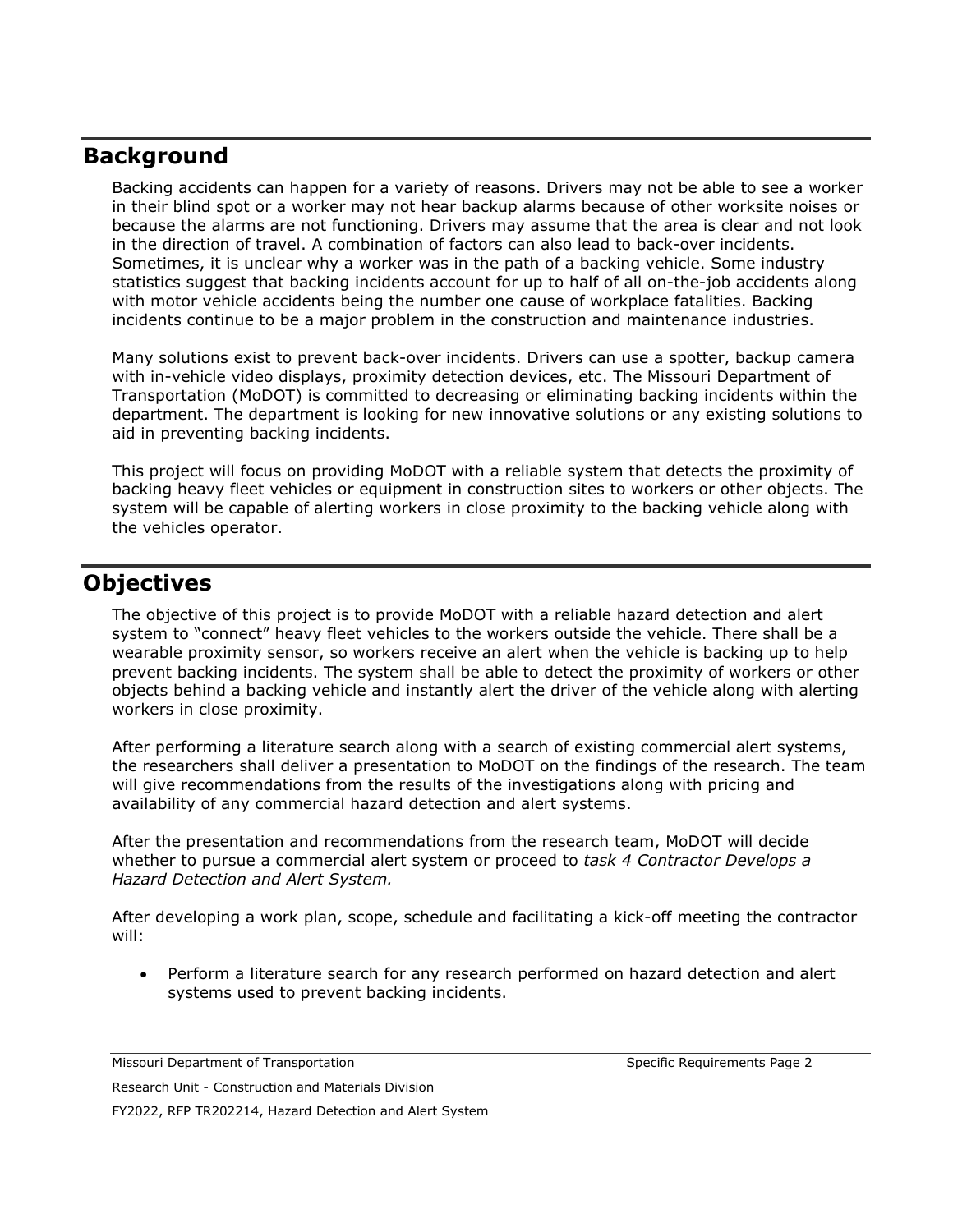- Research any existing hazard alert systems being used on heavy fleet vehicles to prevent backing incidents by other state DOT's.
- A presentation will be given on the findings of the literature search and information obtained on any existing hazard alert systems available.
- If MoDOT does not pursue a commercial alert system, the contractor will develop a hazard detection and alert system
- Alert system features may include, but are not limited to;
	- o A system capable of being mounted to heavy fleet vehicles.
	- $\circ$  The system should be able to detect workers or other objects in proximity to vehicle.
	- o Capable of alerting driver when workers or objects are detected.
	- $\circ$  Includes a wearable device for workers outside of vehicle that is capable of connecting with the vehicles system and alerts worker of the vehicles close proximity.
	- o Wearable device will alert worker with sound or vibration.

## **Project Requirements**

#### **Task 1: Project Management**

The research team will facilitate a kick-off meeting with MoDOT to review the work plan, scope and schedule; and establish a protocol for regular ongoing communications and coordination with the team. The contractor will also develop minutes for the kick-off meeting and any status meetings that may be held during the project.

The finalized work plan will detail implementation of the following tasks as well as the resources and schedule required to carry them out.

### **Task 2: Research and Literature Review**

The researchers shall perform a literature search of past research performed along with any new technology being used for hazard detection and alert systems. Also, an investigation of any hazard alert systems currently being used by other state DOTs and the construction industry will be performed.

### **Task 3: Presentation of Findings**

A presentation will be given on the findings of the literature search and information obtained on any existing hazard alert systems available. The team will give recommendations from the results of the investigations along with pricing and availability of any commercial hazard detection and alert systems.

```
Missouri Department of Transportation Specific Requirements Page 3
```

```
Research Unit - Construction and Materials Division
```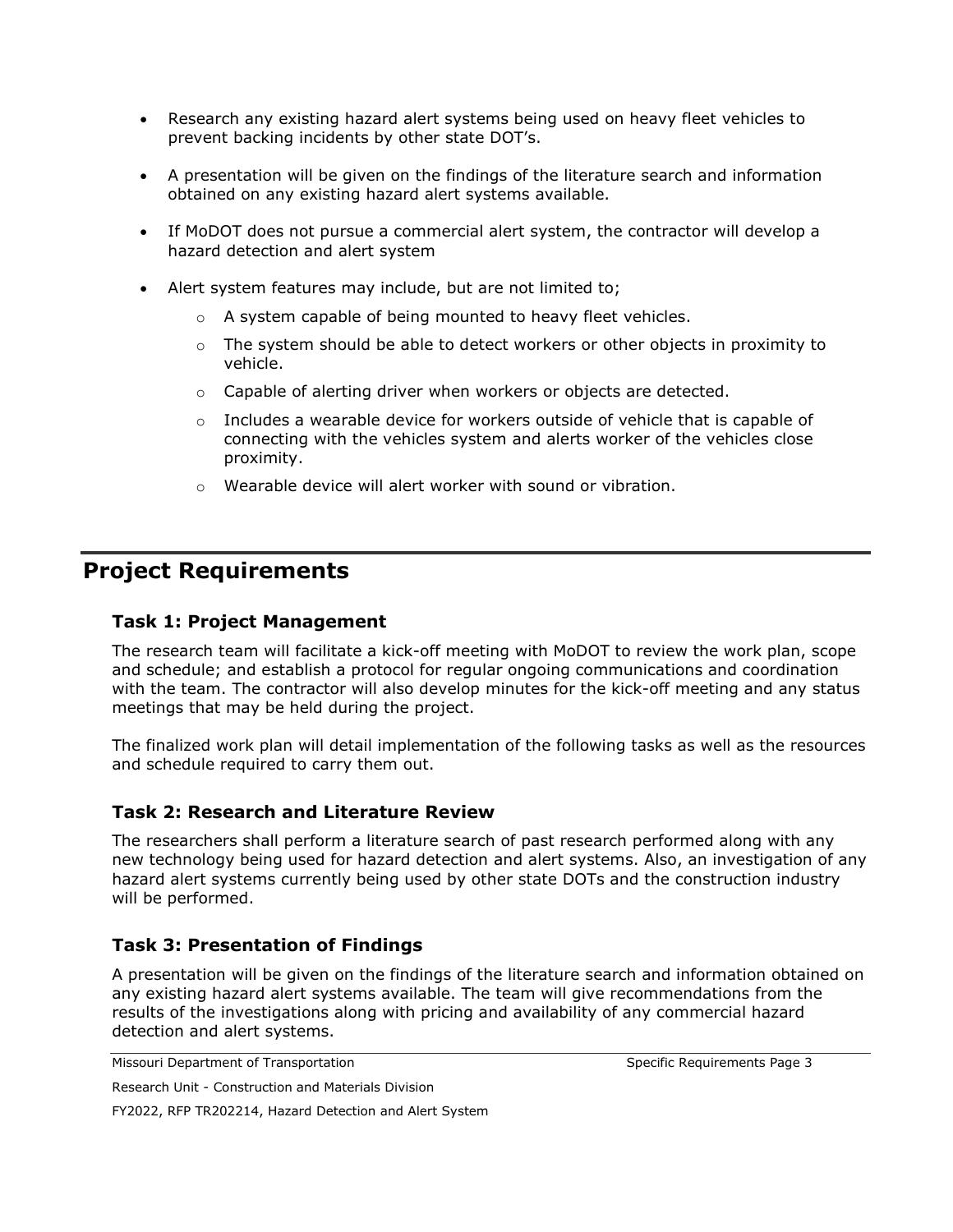After the presentation and recommendations from the research team, MoDOT will decide whether to pursue a commercial alert system or proceed to task 4 *Contractor Develops a Hazard Detection and Alert System.*

### **Task 4: Contractor Develops a Hazard Detection and Alert System**

The contractor will develop a hazard detection and alert system to be used with heavy fleet vehicles. The system shall meet or exceed all specifications provided by MoDOT.

Alert system features may include, but are not limited to;

- A system capable of being mounted to heavy fleet vehicles.
- The system should be able to detect workers or other objects in proximity to vehicle.
- Capable of alerting driver when workers or objects are detected.
- Includes a wearable device for workers outside of vehicle that is capable of connecting with the vehicles system and alerts worker of the vehicles close proximity.
- Wearable device will alert worker with sound or vibration.

### **Task 5: Develop Interim Report, Research Summary and Hazard Detection and Alert System**

### **Task 6: Delivery of Final Report, Research Summary and Hazard Detection and Alert System**

## **Project Deliverables**

For templates and forms for reports and plans, visit [https://www.modot.org/information](https://www.modot.org/information-researchers)[researchers.](https://www.modot.org/information-researchers)

### **Email Communications**

E-mail and phone communications between the Principal Investigator(s) and MoDOT contacts as necessary are required to provide on-going updates of progress throughout the project

### **Data Management Plan**

The plan is a formal document that describes the data that is acquired, created or produced during the project, specifies who owns it and who can access it as well as information on how it will be described, managed, analyzed, stored, shared and preserved during and after the project is over. Please refer to templates on the [website.](https://www.modot.org/information-researchers)

Missouri Department of Transportation Specific Requirements Page 4

Research Unit - Construction and Materials Division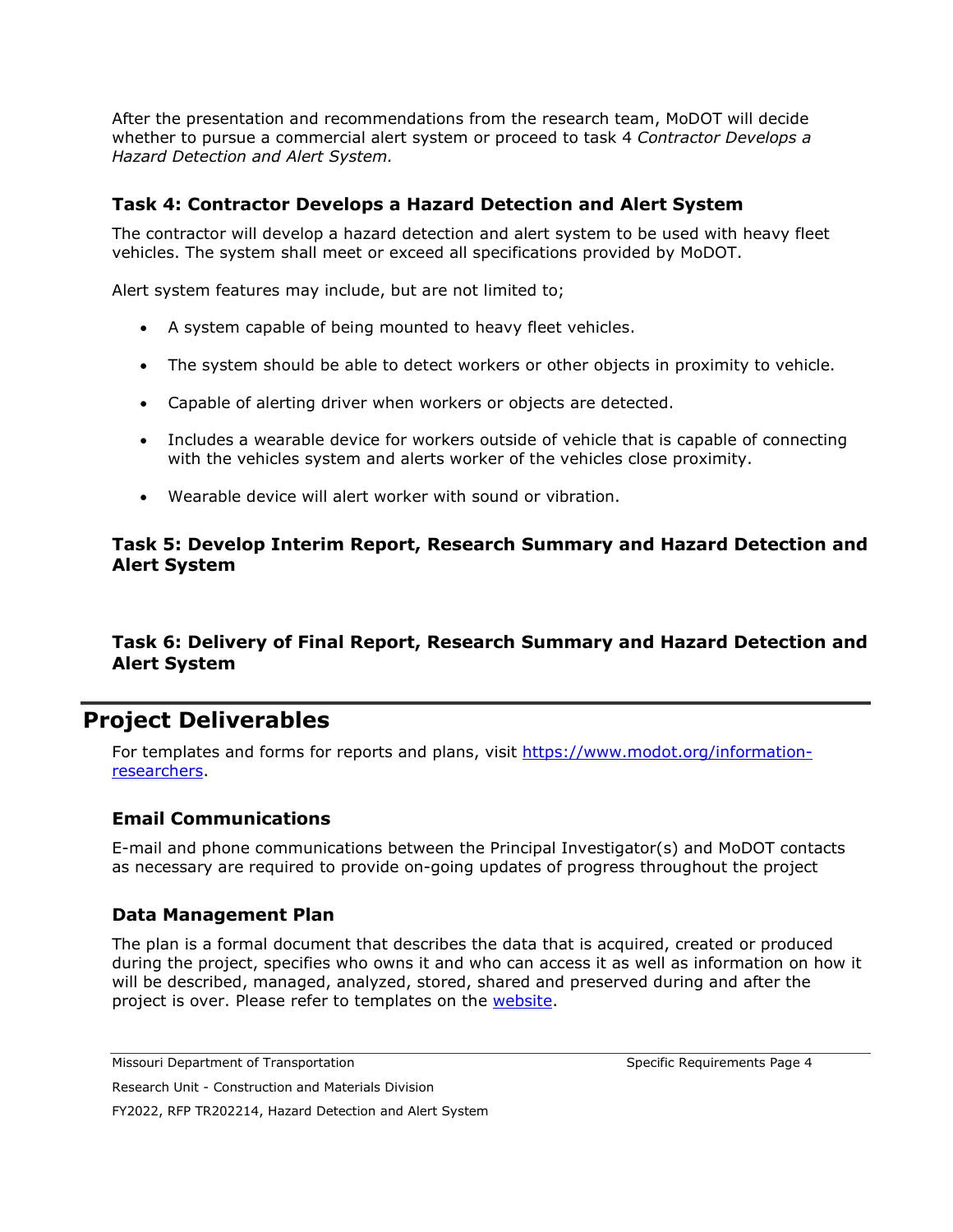### **Quarterly Reports**

Quarterly reports should be submitted throughout the project on the last day of March, June, September and December. The quarterly reports are not intended to replace any additional correspondence between the research team and MoDOT needed to keep the project moving. Please refer to template on the [website.](https://www.modot.org/information-researchers)

### **Interim Presentation**

An interim presentation shall be scheduled near the mid-point of the project to update MoDOT on the progress and the direction of the project. The purpose of the interim presentation is to evaluate the progress and determine if any mid-project corrections are necessary.

### **Draft Final Report and Research Summary**

These drafts should be final products except for revisions based on MoDOT's review. A final report must include a completed Technical Report Documentation page. Please refer to **Publication Guidelines** and summary template on the [website.](https://www.modot.org/information-researchers)

### **Final Report and Final Research Summary**

After MoDOT's review is complete and documents have been edited to MoDOT's satisfaction, final documents should be submitted as a Word documents (unless otherwise instructed). Please refer to **Publication Guidelines** and summary template on the [website.](https://www.modot.org/information-researchers)

### **Final Presentation**

May be required. The contractor will present the results, recommendations, and implementation ideas to MoDOT and other stakeholders. The contractor will coordinate location, date, and meeting fees with MoDOT. For stakeholder and agency participants, any travel and lodging fees are to be covered by individual attendees or their firms. MoDOT and stakeholders will provide feedback to the contractor, especially related to implementation.

### **Task-Specific Deliverables**

| <b>Task</b>    | <b>Deliverables</b>                                                                                               |
|----------------|-------------------------------------------------------------------------------------------------------------------|
|                | Facilitate a kick-off meeting<br>Develop minutes for the kick-off meeting<br>Finalize work plan                   |
| $\overline{2}$ | Perform a literature search along with search of new technology and systems<br>currently being used by other DOTs |
| 3              | Presentation of findings from literature search and current commercial systems<br>examination                     |
| 4              | If needed; develop a hazard detection and alert system                                                            |
| 5              | Draft final report and summary, develop hazard detection and alert system                                         |

Missouri Department of Transportation Specific Requirements Page 5

Research Unit - Construction and Materials Division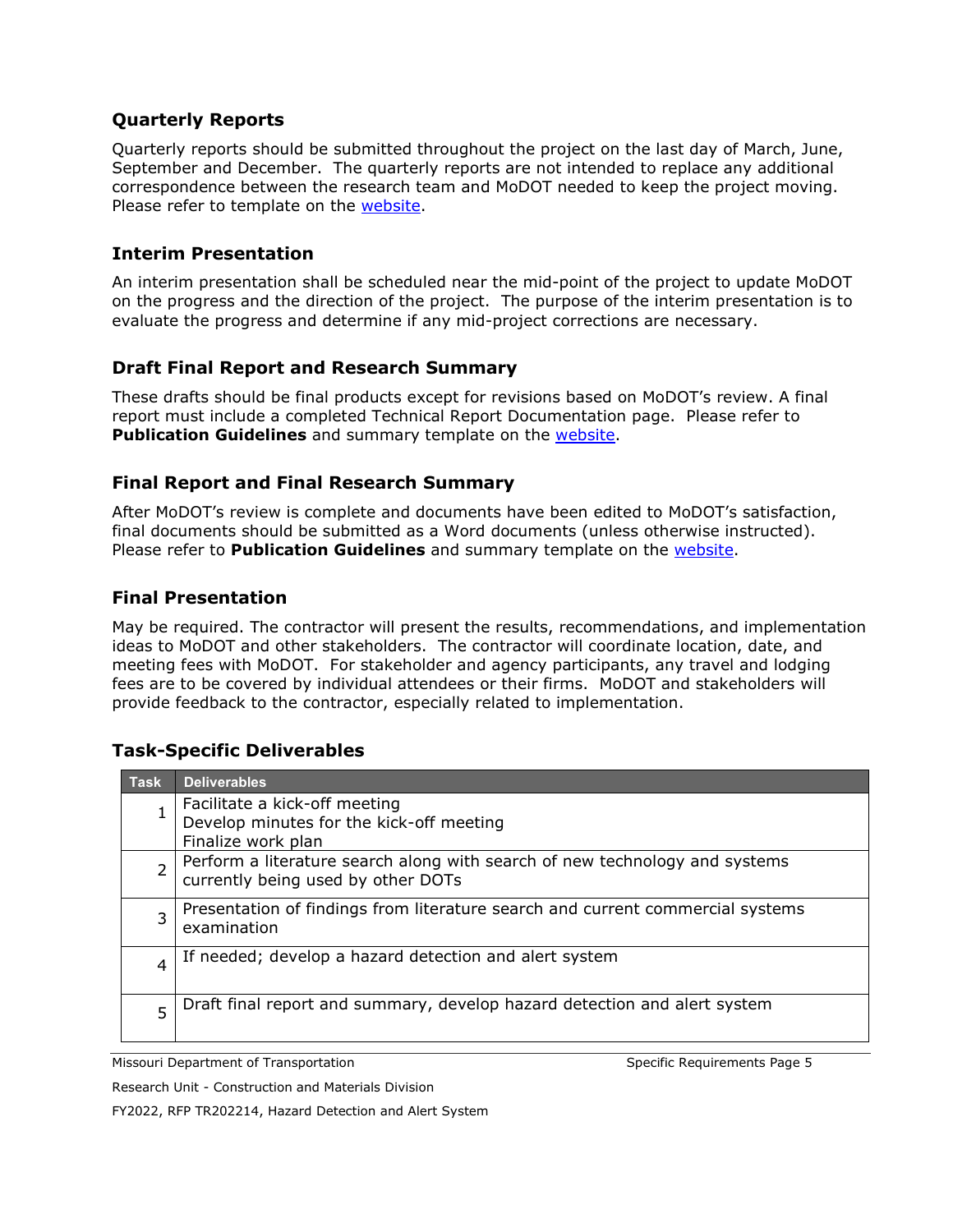|  | Task Deliverables                                                               |
|--|---------------------------------------------------------------------------------|
|  | Final report and summary, presentation on the hazard detection and alert system |

# **Project Schedule**

The following is an estimate of the project timeline or information on key dates within the project, presuming the project starts **February 28, 2022**. Proposals need to include a work plan with a proposed timeline. For a sample of a work plan template, see link below. Changes to our estimated project timeline below will be considered, however, timeline extensions cannot be guaranteed. The project timeline will be discussed and finalized during the kickoff meeting.

For report templates and forms, visit [https://www.modot.org/information-researchers.](https://www.modot.org/information-researchers)

| <b>Date</b> | <b>Milestone</b>                                                                                                                                                                                                                                                                  |
|-------------|-----------------------------------------------------------------------------------------------------------------------------------------------------------------------------------------------------------------------------------------------------------------------------------|
| 3/15/2022   | A kick off meeting with MoDOT will be scheduled to discuss project<br>requirements and deliverables. The dates of key milestones and<br>deliverables will be determined from this meeting.                                                                                        |
| 7/15/2022   | Presentation of findings from literature search and current commercial<br>systems examination                                                                                                                                                                                     |
| 12/15/2022  | Interim presentation must be done by this date.                                                                                                                                                                                                                                   |
| 5/29/2023   | Draft final report, draft summary report and hazard detection and alert<br>system are due. The draft documents shall be submitted to MoDOT<br>approximately two months prior to the final report.                                                                                 |
| 7/28/2023   | Final report, summary report and a presentation on the hazard<br>detection and alert system are due. The final documents shall be due<br>approximately one month before the end of the contract. This is to<br>allow all billing to be completed prior to the end of the project. |
| 8/28/2023   | Final invoice due.                                                                                                                                                                                                                                                                |
| 8/28/2023   | Contract ends.                                                                                                                                                                                                                                                                    |

# **Special Notes**

Project budget is not to exceed **\$200,000**. A budget is not to be included in the proposal, but will be required for the contract and must be within this limit. For this project the budget will be required to be broken into tasks so that if *task 4* is omitted that task will not be billed. For a

Missouri Department of Transportation Specific Requirements Page 6

Research Unit - Construction and Materials Division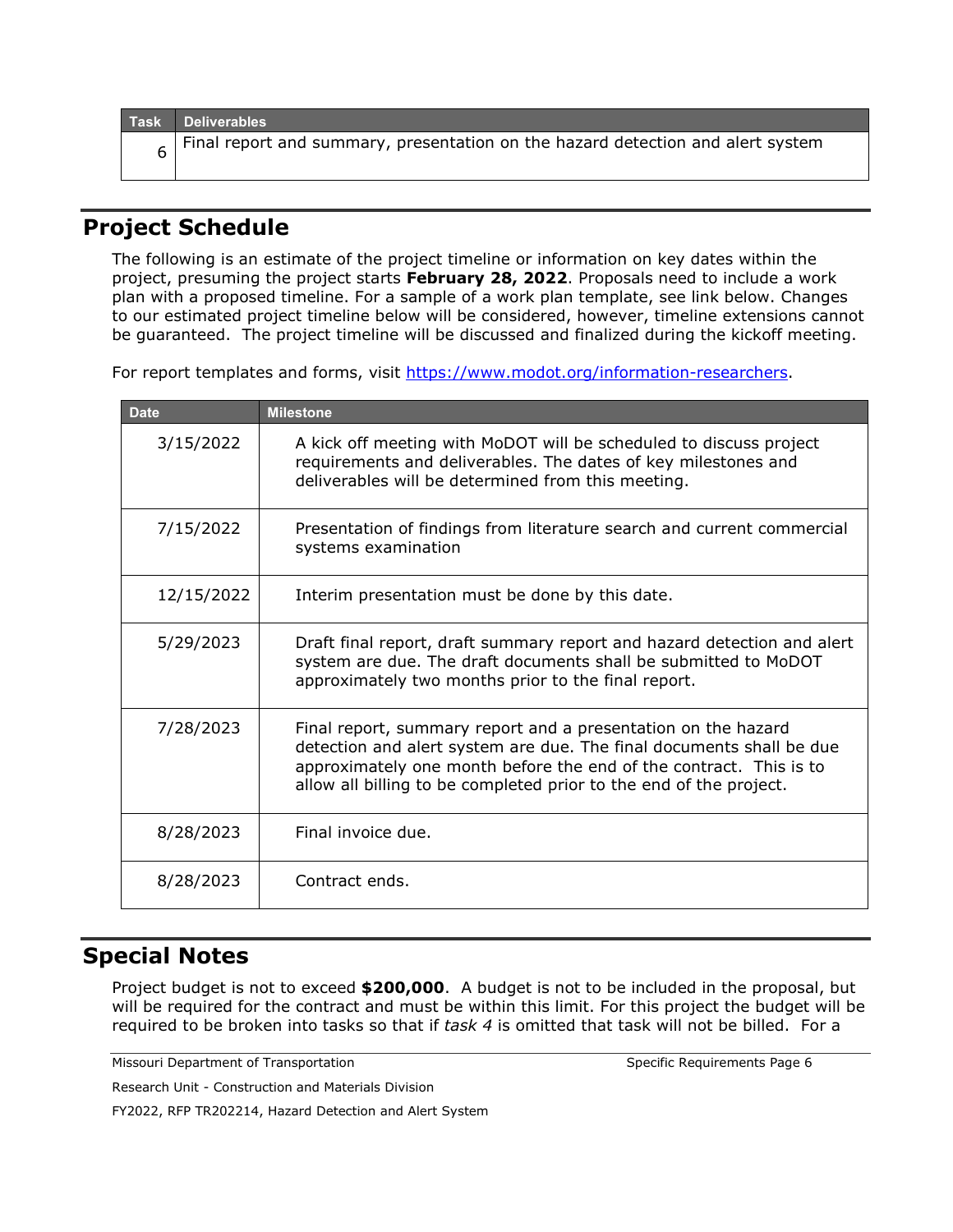sample Budget template, report templates and forms, see [https://www.modot.org/information](https://www.modot.org/information-researchers)[researchers.](https://www.modot.org/information-researchers)

All questions, information, data and/or manual requests regarding any aspect of the RFP details or process for submissions should be submitted to *[MoDOTResearchRFP@modot.mo.gov](mailto:MoDOTResearchRFP@modot.mo.gov)* by the date and time listed in the "RFP Schedule" section of the RFP. This is the only acceptable method for contact regarding the RFP and contacting MoDOT employees via other methods is prohibited. Not adhering to this rule is cause for disqualification of the proposal.

# **RFP Requirements**

- "Contracting Documents" provide further details and links to the required forms. They are available at [https://www.modot.org/information-researchers.](https://www.modot.org/information-researchers)
	- o **Organization's Project Experience**: The proposal must clearly identify the Organization's experience in offering the services requested in this RFP during the past three (3) years. The description should include a list of the agencies which your organization has served during this time period or currently serves. Please highlight any work you have done with other state agencies or local governments.
	- o **Team Member Experience**: Please list all team members (including subcontractors) proposed to work on the project. Attach licenses, certifications and resumes for key personnel.
	- o **Organization's Client References**: Proposals should indicate the name, title, and telephone number of at least three clients within the past three years.
- Proposals must be no more than **10** pages in length with a font size no less than 11 points. This length limit **does not include** the Proposal Submission Form, Organization's Project Experience, Team Member Experience, Organization's Client References and optional cover letter (if included, one page maximum).
- Proposals must be submitted as one combined PDF document. The submission should **only include the required documents** organized in the following order: 1) Proposal Submission Form; 2) Cover Letter (Optional; 1 page maximum); 3) Body of Proposal (including work plan); 4) Organization's Project Experience; 5) Team Member Experience; and 6) Organization's Client References.
- The Offeror must respond to this RFP by submitting all the information required herein for its proposal to be evaluated and considered for award. Failure to submit all the required information shall be deemed sufficient cause for disqualification of a proposal from consideration.
- Proposals will be evaluated by an agency and stakeholder team with knowledge and backgrounds in relevant areas for this project. Selection of the successful Offeror will be based on the Offeror's demonstrated knowledge in the required areas, the merit of the proposed methods and approach in achieving the desired goals, the experience and qualifications of the team, the plan for ensuring implementation of results, and the adequacy and availability of team members to complete the work in a timely manner.
	- $\circ$  Correct proposal submission is one of the evaluation criteria. If submission instructions in this section are not followed, the **Offeror risks an automatic 10**

Research Unit - Construction and Materials Division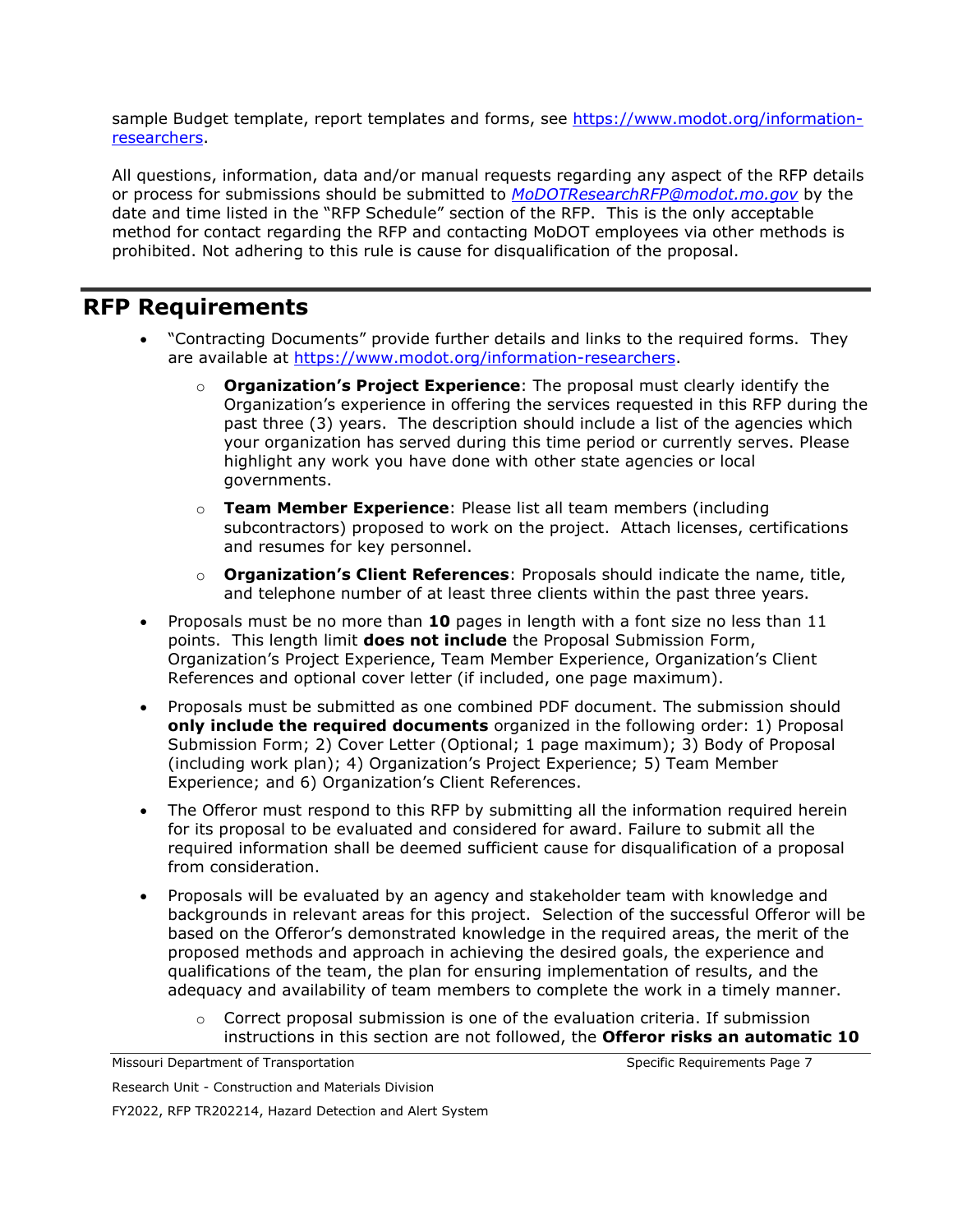**point deduction (out of 100 total points)** when points are awarded during the Proposal Evaluation Process.

## **RFP Schedule**

This document constitutes an RFP from qualified organizations to conduct the **TR202214 Hazard Detection and Alert System to Prevent Incidents** study for the MHTC and Missouri Department of Transportation (MoDOT). MHTC reserves the right to reject any and all proposals for any reason whatsoever.

The following RFP Schedule of Events represents MoDOT's best estimate of the schedule that shall be followed. The time of day for the following events shall be between 7:30 am and 4:00 pm, Central Standard Time unless otherwise noted. MoDOT reserves the right at its sole discretion to expand this schedule, as it deems necessary, without any notification except for the deadline date for submitting a proposal. Time is of the essence for responding to the RFP within the submission deadlines.

| <b>Date</b>                    | <b>Action</b>                                                                                                                                                                                                                                                                     |
|--------------------------------|-----------------------------------------------------------------------------------------------------------------------------------------------------------------------------------------------------------------------------------------------------------------------------------|
| 11/18/2021                     | MoDOT posts RFP to the website at https://www.modot.org/research-<br>requests-proposal.                                                                                                                                                                                           |
| 12/9/2021<br>4:00 PM<br>(CST)  | Written comments or questions must be submitted to<br>MoDOTResearchRFP@modot.mo.gov.                                                                                                                                                                                              |
|                                | This is the only acceptable method for contact regarding the RFP and<br>contacting MoDOT employees via other methods is prohibited. Not<br>adhering to this rule is cause for disqualification of the proposal. This<br>includes all requests for information, data, and manuals. |
| 12/30/2021                     | MoDOT will post written responses publicly on the website at<br>https://www.modot.org/research-requests-proposal.                                                                                                                                                                 |
| 1/20/2022<br>10:00 AM<br>(CST) | Written proposals must be submitted to<br>MoDOTResearchRFP@modot.mo.gov. Do not consider your proposal<br>submitted until you receive notification of receipt. A notification should<br>be sent by noon of the same day.                                                          |
| 2/10/2022                      | MoDOT will notify submitters about project selection, or if needed<br>about interviews to finalize selection.                                                                                                                                                                     |

The following timeline must be met for a proposal to be accepted.

Missouri Department of Transportation Specific Requirements Page 8

Research Unit - Construction and Materials Division